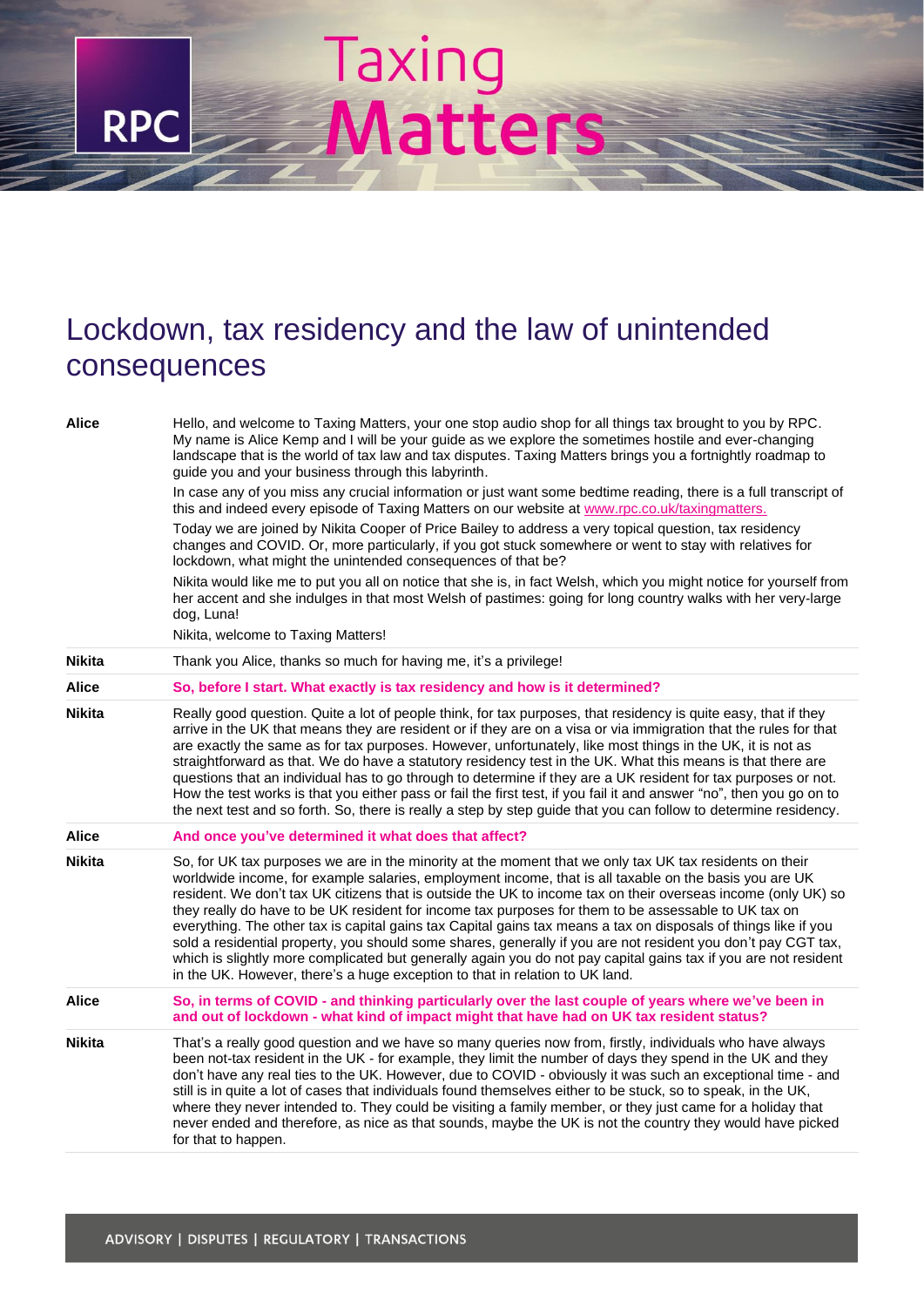|               | So, what could happen is, they never wanted to be UK resident, they didn't decide to do it however<br>circumstances may have actually led them to become UK tax resident instead - which can lead onto tax<br>implications as I've discussed before.                                                                                                                                                                                                                                                                                                                                                                                                                                                                                                                                                                                                                                                        |
|---------------|-------------------------------------------------------------------------------------------------------------------------------------------------------------------------------------------------------------------------------------------------------------------------------------------------------------------------------------------------------------------------------------------------------------------------------------------------------------------------------------------------------------------------------------------------------------------------------------------------------------------------------------------------------------------------------------------------------------------------------------------------------------------------------------------------------------------------------------------------------------------------------------------------------------|
| <b>Alice</b>  | And what about businesses, what kind of impact might all of these matters have on businesses?                                                                                                                                                                                                                                                                                                                                                                                                                                                                                                                                                                                                                                                                                                                                                                                                               |
| <b>Nikita</b> | Exactly the same. Businesses usually have a five-year plan, a two-year plan, of what they intend for their<br>business and their employees going forward. Unfortunately, COVID hit at a time when nobody expected it, it<br>was something we could never plan for, especially in the business world. So, employees for example, again,<br>may be stuck in a country that they didn't intend to be, they could be having to work in a different country - the<br>UK or overseas - which will have huge impacts on the businesses and how they run their pay roll, how they<br>interact with their staff, how they can even ensure their staff can continue to work if that is something that<br>they need them to do while in a different country than intended.                                                                                                                                             |
| <b>Alice</b>  | So, what is the impact of all of these unintended consequences on a person or a business's tax<br>position?                                                                                                                                                                                                                                                                                                                                                                                                                                                                                                                                                                                                                                                                                                                                                                                                 |
| <b>Nikita</b> | For a UK individual, for example, we have a client who got stuck, literally absolutely stuck in the UK. He came<br>for a long holiday and he couldn't leave. So what that meant is that he is now assessible for UK tax on his<br>work days, he's working in the UK, he is going to have to pay income-tax on all of his earnings, his dividends<br>and he also sold some shares - so now that is going to come into the UK tax-net and he is subject to capital<br>gains tax. So, this can be a huge impact for an individual, especially when they never intended it.<br>What also happened is he is now in the realm of self-assessment, so, the actual procedure and forms that<br>you have to do to tell the Revenue that you do have a tax liability and that you do have to pay tax while you<br>are UK resident.                                                                                    |
| <b>Alice</b>  | What about for businesses, what might the consequences there be?                                                                                                                                                                                                                                                                                                                                                                                                                                                                                                                                                                                                                                                                                                                                                                                                                                            |
| <b>Nikita</b> | So, similar in terms of any staff members that they have. Again, they've been stuck in the UK that, and luckily<br>that employer is able to allow them to still to work, so without, you know, furlough, that they can still work<br>while in the UK. Then they have international tax issues over payroll, for example, which country is going to<br>pay for tax for that individual.                                                                                                                                                                                                                                                                                                                                                                                                                                                                                                                      |
| <b>Alice</b>  | You've talked about what might have happened as a result of COVID and the unintended<br>consequences, is there any ability to get out of this tax-residency regime?                                                                                                                                                                                                                                                                                                                                                                                                                                                                                                                                                                                                                                                                                                                                         |
| <b>Nikita</b> | There is, potentially. As I discussed before, for UK individuals there is a residency test, we call it "Statutory<br>Residency Test". So, what that does is it allows you to follow through the SRT, and determine if you are a<br>resident or not.<br>The UK government and HMRC have been aware of COVID, obviously, and they have therefore updated the                                                                                                                                                                                                                                                                                                                                                                                                                                                                                                                                                  |
|               | residency test to help those individuals who actually do get stuck as we've said. However, the criteria is<br>extremely limited. So, what happens is you if you are found to be in the UK for longer than you expected, you<br>can claim exceptional circumstances - which makes sense - it is a very exceptional time at the moment!                                                                                                                                                                                                                                                                                                                                                                                                                                                                                                                                                                       |
| <b>Alice</b>  | <b>Absolutely!</b>                                                                                                                                                                                                                                                                                                                                                                                                                                                                                                                                                                                                                                                                                                                                                                                                                                                                                          |
| <b>Nikita</b> | But, the number of exceptional circumstances days that you are allowed in a tax year has always been a<br>maximum of 60 days. So, what that means is, if you fall into these circumstances a maximum of 60 days in a<br>tax year effectively discounted towards your-day count in the UK. So, a lot of the residency tests are<br>determined by how many days you are actually in the UK. So, it's very important that you know when - at<br>what point at midnight - were you in the UK. Was it a day of residency or not? And that is how the residency<br>test is determined.                                                                                                                                                                                                                                                                                                                            |
|               | Obviously to allow 60-days, potentially, to not be counted is great because it can, literally, mean somebody<br>who is just over a threshold of 90-days, for example, or 183 days, then becomes below the threshold by<br>applying the exceptional circumstances.                                                                                                                                                                                                                                                                                                                                                                                                                                                                                                                                                                                                                                           |
|               | The COVID issue however has been addressed by HMRC and it is only in limited circumstances that you<br>can, effectively, claim "COVID" as an exceptional circumstance. And one of those is where there has been a<br>health professional who has told you you have to stay in the UK. So, if you have been diagnosed or you've<br>got it written in via a doctor's appointment - or something - that you have to stay in the UK, then those days<br>could be counted as "exceptional circumstances". And another one - is probably the one we see most<br>regularly - is where you are unable to fly. So, where you are unable to leave the UK due to international<br>border closes. It's quite strict, it's not that you just don't want to leave the UK because you don't want to get<br>on a flight, you don't really want to go to another country, you wanted to stay where you were, it actually has |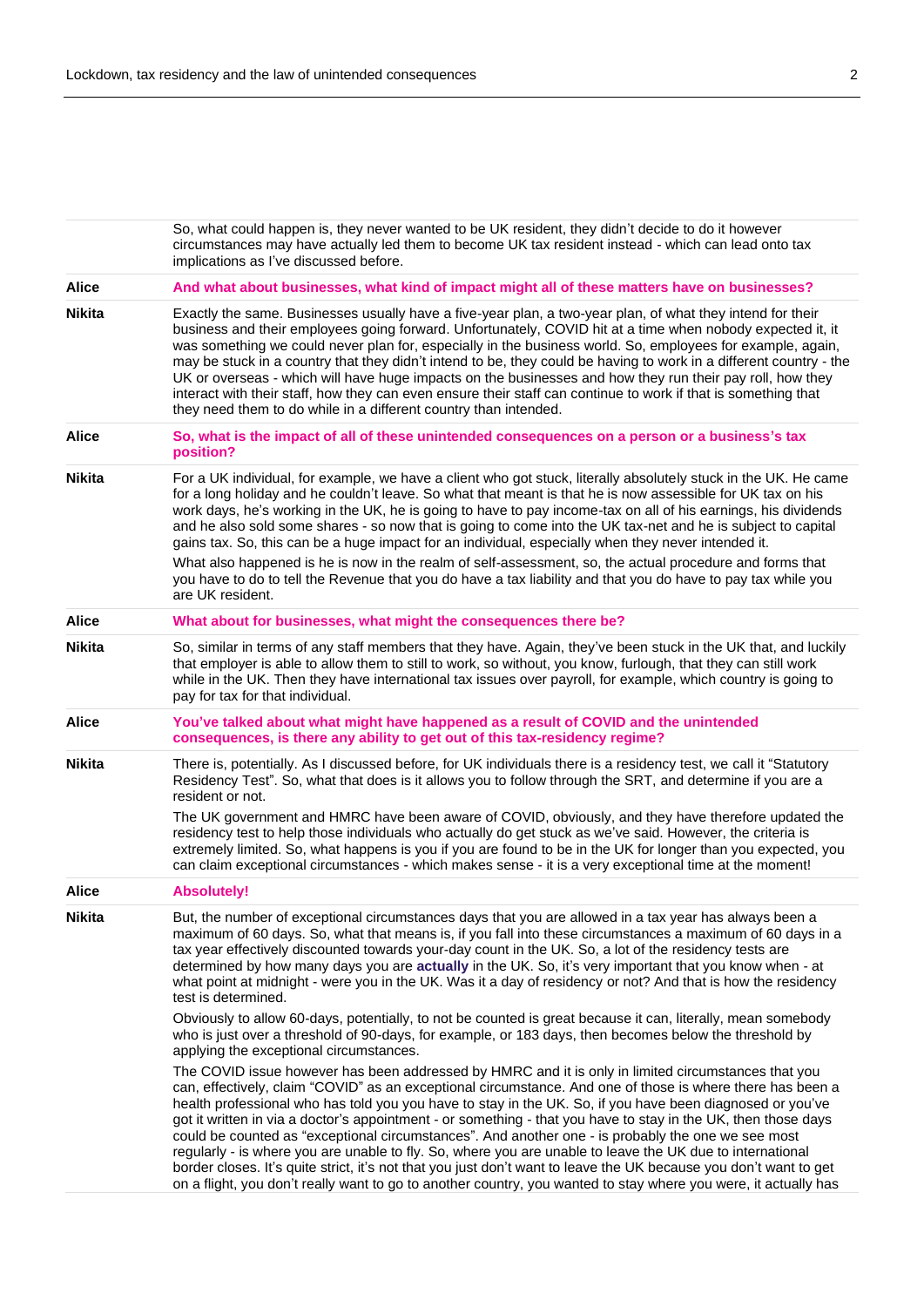|               | to be for a reason that you cannot leave the UK and that does need to be evidenced somehow you do need<br>to show the international border has been closed and you, for example, were not able to fly to China, they<br>shut their doors, you couldn't get back in.                                                                                                                                                                                                                                                                                                                                                                                                                                                                                                                                                                                                                                                                |
|---------------|------------------------------------------------------------------------------------------------------------------------------------------------------------------------------------------------------------------------------------------------------------------------------------------------------------------------------------------------------------------------------------------------------------------------------------------------------------------------------------------------------------------------------------------------------------------------------------------------------------------------------------------------------------------------------------------------------------------------------------------------------------------------------------------------------------------------------------------------------------------------------------------------------------------------------------|
| <b>Alice</b>  | So, applying this to a practical situation: What about someone who was working for Chinese<br>company, let's say, who came to the UK for business purposes and then wasn't able to return. How<br>might they go about making this application or even realising that it applies?                                                                                                                                                                                                                                                                                                                                                                                                                                                                                                                                                                                                                                                   |
| <b>Nikita</b> | Quite a lot of clients didn't know that this would happen to them, obviously, so it's with hindsight that we're<br>having these discussions. So, with that client to arrive from China specifically they probably will have had to<br>spend a significant amount of time in the UK due to the international borders being closed. So, they will have<br>become UK tax resident if they spend over half the year here, over 183 days. So the first question is, "can any of<br>those days be reduced to show that they weren't tax-resident" and we have the 60 day maximum. In order to<br>show for COVID related items we would need to see, for example, the boarding passes - that they booked a<br>flight but they couldn't get on the flight. The international updates - which were quite prominent back at the early<br>COVID stage - where countries like China were closing their borders and there was evidence of this. |
|               | There was documentation out there and it can still be found now if we need it, but a key question is the<br>number of dates of when they should have flown; when they didn't fly; any other criteria that happened that<br>they can clearly document - because the issue with this is, obviously, we offer self-assessment in the UK so<br>that Chinese individual will have to prove - the burden of proof is on him - that he was not actually resident in<br>the UK. In order to do that as much evidence is helpful to do it to show to the Revenue.                                                                                                                                                                                                                                                                                                                                                                           |
| <b>Alice</b>  | And what about the reverse situation? What about a UK business whose employee travelled to say,<br>for example, Ireland and for family reasons and then wasn't able to leave due to Ireland's restrictive<br>lockdown?                                                                                                                                                                                                                                                                                                                                                                                                                                                                                                                                                                                                                                                                                                             |
| <b>Nikita</b> | Again, similarly, that individual, potentially, would be not UK resident. So, the onus there is slightly different<br>that, obviously, potentially, they have ceased to be UK tax resident and become resident in another country.                                                                                                                                                                                                                                                                                                                                                                                                                                                                                                                                                                                                                                                                                                 |
|               | The first thing they would need to do is get Ireland's tax advice - because their rules might not be the same as<br>ours in terms of COVID, in terms of statutory residency test - and determine are they actually resident in<br>another country, first, and then, secondly, have they ceased UK tax residency? Which we in the UK would be<br>able to help determine by the statutory residency test.                                                                                                                                                                                                                                                                                                                                                                                                                                                                                                                            |
|               | However, it may not be as clear cut that, if they are not UK tax resident then they don't have to pay any UK<br>tax anymore, because, for example, they might be working, as you said, so they are doing UK duties<br>potentially, even though in another country. They may just be working all UK centric, travelling, if at all<br>possible, as well as the onus on the employer who now is used to having all UK tax resident employees, has<br>now all of a sudden become international which they never expected by virtue of their staff members working<br>in another jurisdiction . We can talk about corporate residency later but that does have a huge impact<br>especially if that member of staff was quite high in the company.                                                                                                                                                                                      |
| <b>Alice</b>  | You mentioned earlier the consequences on capital gains tax and what that might do for a non-<br>resident, what are we talking about here, I remember you gave some examples about a client of yours<br>who suddenly become liable to capital gains tax on the disposition of shares. What other kinds of<br>property might it affect and what other considerations need to be taken into account?                                                                                                                                                                                                                                                                                                                                                                                                                                                                                                                                 |
| <b>Nikita</b> | Quite a new development in the UK is that we now tax any disposals in relation to UK residential property or<br>UK land this is very recent, we didn't used to do this. We were one of the countries that didn't tax residential<br>property and land automatically. However, the UK government soon realised that this is one of our hot<br>commodities in the UK and it is something that does need to be assessable to tax. Therefore, as a non-<br>resident individual - even if you dispose of UK residential property or land - it is subject to UK tax. Most clients<br>now are, finally, aware of this. However, there is a very short window in terms of compliance. For example, if<br>you own a residential property in the UK as a non-resident, and you sell it, you only have 30 days to tell the<br>Revenue and pay any tax due.                                                                                    |
|               | A consequence of being non-resident is that, because these rules are new, it means from the 6th April 2015<br>you have an automatic rebasing, effectively, on that residential property. For example, we had a client who<br>owned a property in London, has always been non-resident and planned to sell the London property this year.<br>That was always the plan and he sold it, because it was a London property he made a gain, only assessible<br>from the data of 6th April 2015. So that meant a massive rebasing and a massive tax saving - residential<br>property is taxable at 28% in the UK. However, he inadvertently became UK tax resident for the entire tax<br>year. So, therefore, that rebasing election cannot apply to him., So, there is a lot of money that can be lost if<br>at the time you are disposing of property your residency situation is not certain.                                          |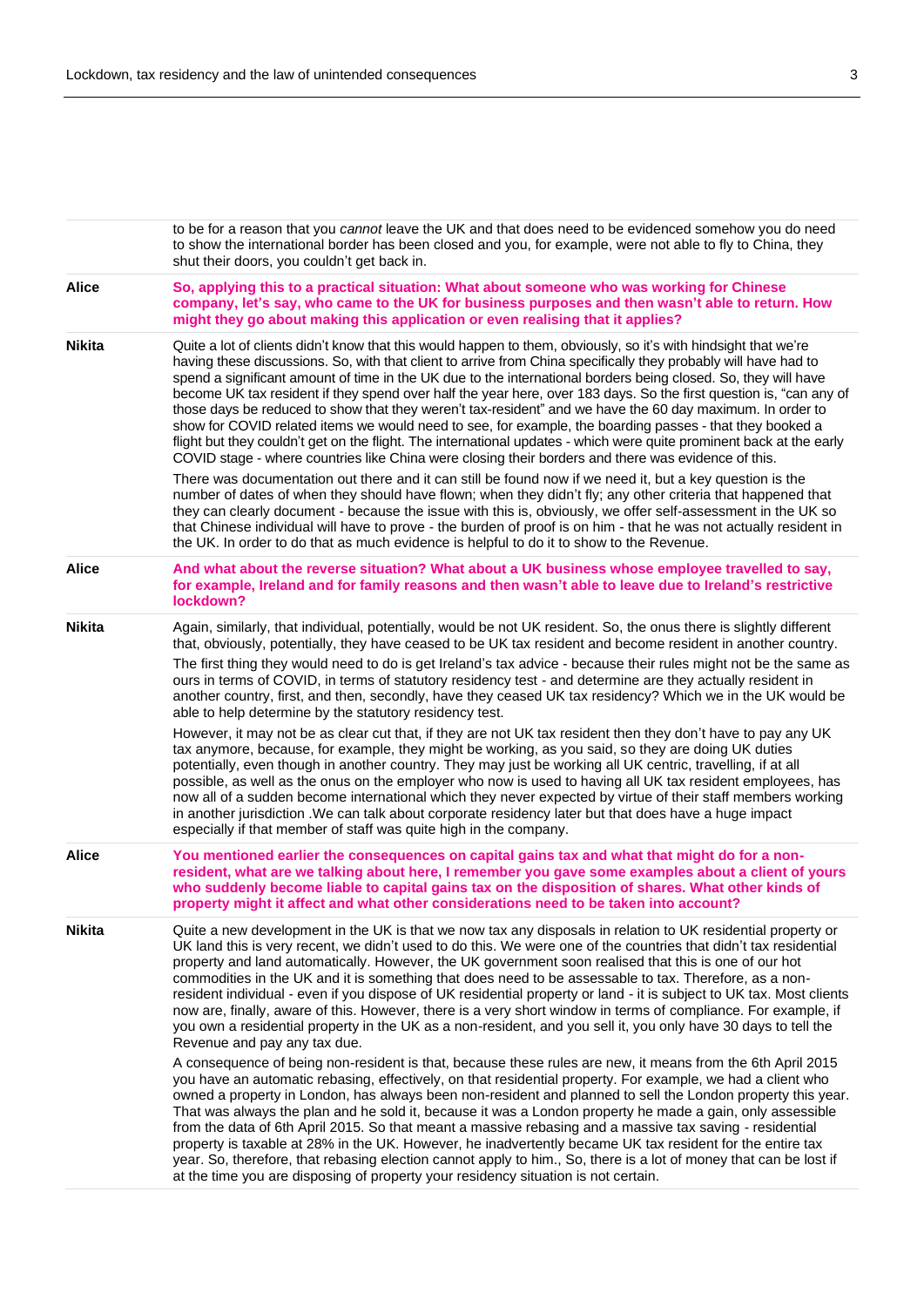| <b>Alice</b>  | It's something to definitely be aware of!                                                                                                                                                                                                                                                                                                                                                                                                                                                                                                                                                                                                                                                                                                                                                                                                                                                                                                                                                                                                                                                                                                              |
|---------------|--------------------------------------------------------------------------------------------------------------------------------------------------------------------------------------------------------------------------------------------------------------------------------------------------------------------------------------------------------------------------------------------------------------------------------------------------------------------------------------------------------------------------------------------------------------------------------------------------------------------------------------------------------------------------------------------------------------------------------------------------------------------------------------------------------------------------------------------------------------------------------------------------------------------------------------------------------------------------------------------------------------------------------------------------------------------------------------------------------------------------------------------------------|
| <b>Nikita</b> | Definitely to be aware of. Especially if property is concerned!                                                                                                                                                                                                                                                                                                                                                                                                                                                                                                                                                                                                                                                                                                                                                                                                                                                                                                                                                                                                                                                                                        |
| Alice         | You mentioned earlier that inadvertent consequences for international businesses, if someone does<br>become a UK resident due to COVID, what are these consequences?                                                                                                                                                                                                                                                                                                                                                                                                                                                                                                                                                                                                                                                                                                                                                                                                                                                                                                                                                                                   |
| <b>Nikita</b> | As I alluded to earlier, you can have situations where senior members of staff - directors, chair persons,<br>leaders of a company - have inadvertently become UK tax resident or not tax resident depending on their<br>circumstances; and in the UK A corporate vehicle's residency is determined by where they are centrally<br>managed and controlled. So, you can probably see where I'm alluding to here. If you have a very senior<br>member of staff who's changed residence, not intentionally, then they can actually change the residency of<br>the corporate at the same time.                                                                                                                                                                                                                                                                                                                                                                                                                                                                                                                                                             |
| <b>Alice</b>  | That seems like a disaster!                                                                                                                                                                                                                                                                                                                                                                                                                                                                                                                                                                                                                                                                                                                                                                                                                                                                                                                                                                                                                                                                                                                            |
| <b>Nikita</b> | Yes, it does.                                                                                                                                                                                                                                                                                                                                                                                                                                                                                                                                                                                                                                                                                                                                                                                                                                                                                                                                                                                                                                                                                                                                          |
|               | Obviously if anybody was in this situation, hopefully they would already be taking advice - senior members of<br>a board, for example, of a UK company - but more importantly they need to be aware of what are they doing<br>while in a state of flux. So, are they attending board meetings via Skype? Are they actually working? Which<br>country are they working in? The evidence, then, is quite high in terms of what is needed to show the<br>interaction that they are having with their firm.                                                                                                                                                                                                                                                                                                                                                                                                                                                                                                                                                                                                                                                |
| Alice         | So, that probably leads us on to your top tips.                                                                                                                                                                                                                                                                                                                                                                                                                                                                                                                                                                                                                                                                                                                                                                                                                                                                                                                                                                                                                                                                                                        |
|               | What are the practical steps that you can take if you are in this potential grey area or looking to<br>confirm or deny UK tax residency?                                                                                                                                                                                                                                                                                                                                                                                                                                                                                                                                                                                                                                                                                                                                                                                                                                                                                                                                                                                                               |
| <b>Nikita</b> | One of the key things which is the more simple is data and the evidence of that data. You really need to keep<br>track of flight logs - when you were going to board a flight. If a flight was cancelled, which helps show your<br>intentions. If you were working you need to show your calendars - ideally on what meetings were you<br>attending in which country were they relevant. You also need to think about if, unfortunately, COVID is a real<br>issue for you, those steps that can help make exceptional circumstances potentially apply. So, showing things<br>like you have been diagnosed, by a health professional, to self-isolate - any type of documentation that you<br>can have for that; in terms of appointment logs or any written advice you could have from them. Sick notes<br>would really be helpful, as well as the international environment in terms of your travel arrangements.<br>So, as I alluded to before, if you were due to catch a flight next week but you, literally, could not fly because<br>the borders were shut, the dates of when that happened, the dates of when the new rules for that particular |
|               | country came into force; and also when they ended because you need to show, potentially, could you, or<br>should you, have travelled if your intention was to leave the UK at some point in time.                                                                                                                                                                                                                                                                                                                                                                                                                                                                                                                                                                                                                                                                                                                                                                                                                                                                                                                                                      |
| <b>Alice</b>  | So, finally Nikita, what advice would you give to any business or individual who is concerned that<br>they may have accidentally been visited by the law of unintended consequences?                                                                                                                                                                                                                                                                                                                                                                                                                                                                                                                                                                                                                                                                                                                                                                                                                                                                                                                                                                   |
| Nikita        | I would say definitely take advice. Even if you don't think it applies to you, I would double check your<br>residency situation. If you have become, to spend more time in one country than your usual home then in any<br>jurisdiction I would say take professional tax advice.                                                                                                                                                                                                                                                                                                                                                                                                                                                                                                                                                                                                                                                                                                                                                                                                                                                                      |
|               | In addition, which we haven't talked about, is domicile situation. If you, as an individual are domiciled in<br>different countries that can have specific impact on you in the UK because you have a slightly different taxing<br>regime. So, so far, everything I've talked about has been more about UK residence and UK domiciled<br>individuals. So, if you are non-domiciled then, again, you do need to take advice.                                                                                                                                                                                                                                                                                                                                                                                                                                                                                                                                                                                                                                                                                                                            |
|               | Ideally the time to take advice on any of this is before it happens - so, before you become tax resident, we know<br>that this doesn't always happen, so as soon as you can and you think it may happen to you, then seek advice.                                                                                                                                                                                                                                                                                                                                                                                                                                                                                                                                                                                                                                                                                                                                                                                                                                                                                                                      |
|               | The UK tax year is strange in that it runs April to April so 6th of April to the 5th of April. So, for a particular tax<br>year you can be resident and then for a subsequent year you can not be resident. So, you really need to keep<br>track of all your dates.                                                                                                                                                                                                                                                                                                                                                                                                                                                                                                                                                                                                                                                                                                                                                                                                                                                                                    |
| Alice         | Fantastic! Thank you so much Nikita.                                                                                                                                                                                                                                                                                                                                                                                                                                                                                                                                                                                                                                                                                                                                                                                                                                                                                                                                                                                                                                                                                                                   |
|               | Unfortunately, that's all we've got time for in this week's episode, tune in next time to join David Allen of the<br>Law Commission discussing the Law Commission's consultation on the reforms possible of the law of<br>corporate-criminal liability.                                                                                                                                                                                                                                                                                                                                                                                                                                                                                                                                                                                                                                                                                                                                                                                                                                                                                                |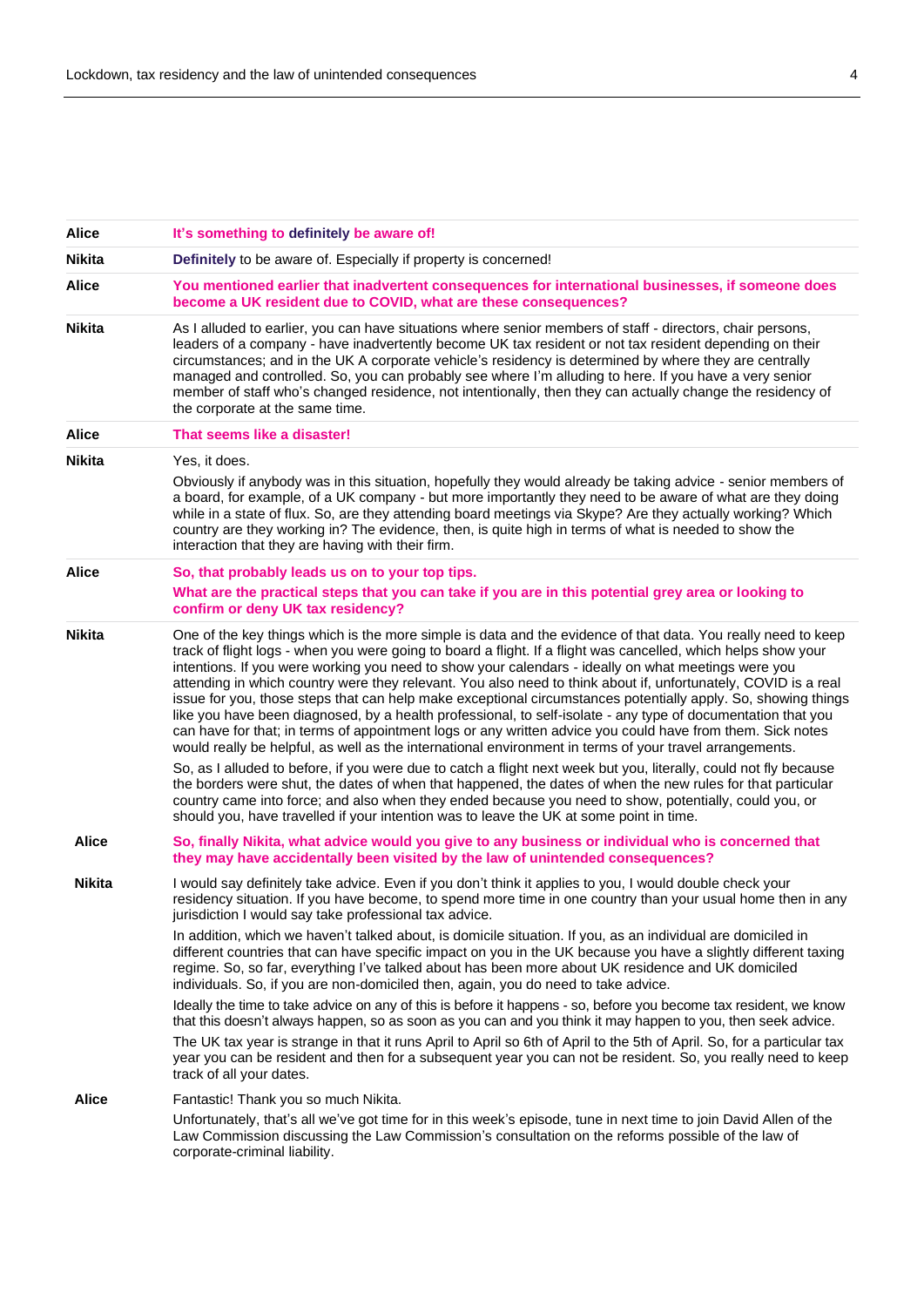Thank you, again, very much Nikita Cooper for sharing your insights on tax residency and COVID. You can contact Nikita through Price Bailey's website, and while you are there, check out their blogs.